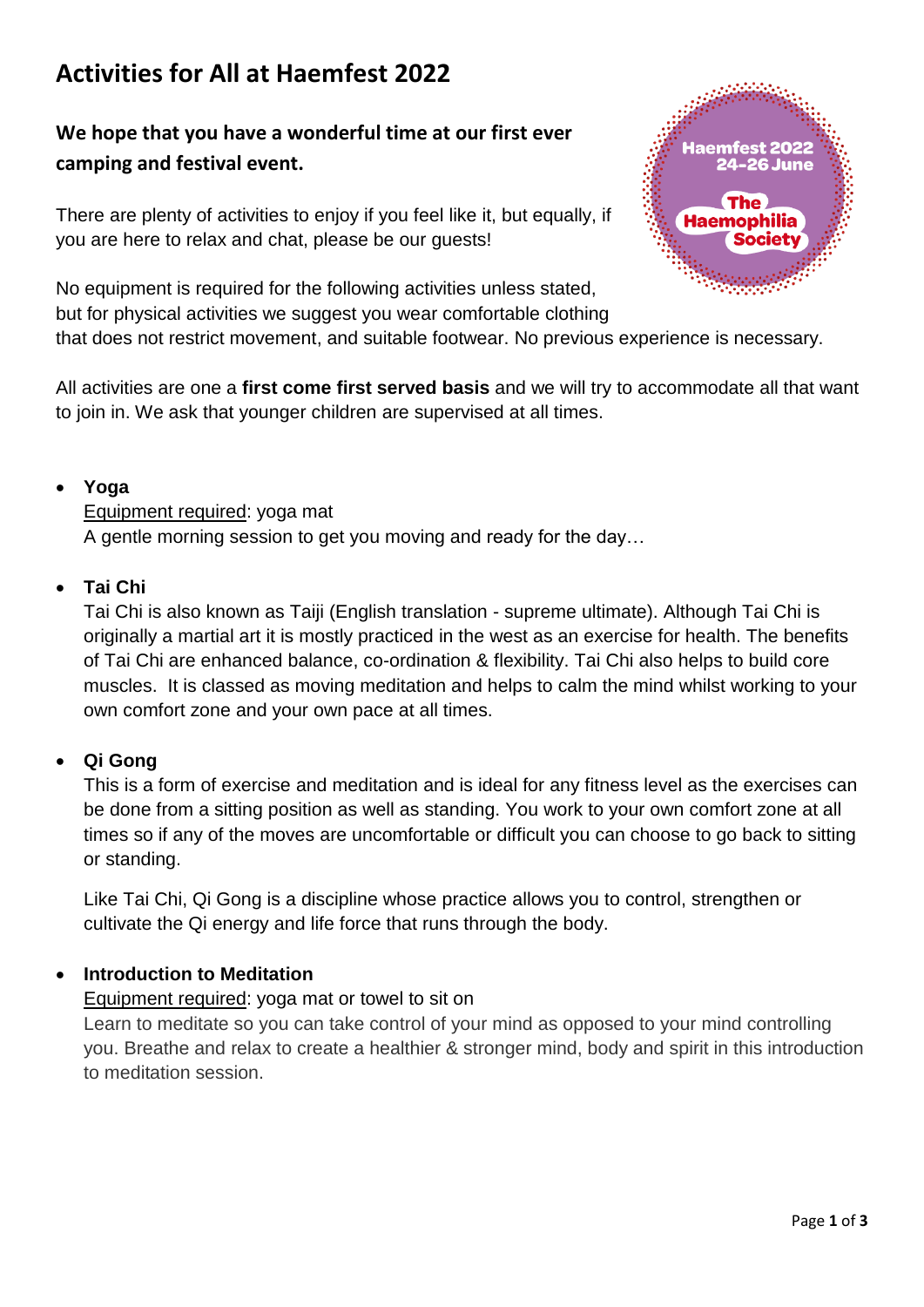# **Belly dancing for beginners**

This 90-minute beginner level workshop from 'Fat Chance Belly Dance' (FCBD) is suitable for all bodies, genders and ages. We will learn about the beautiful improvisational art of FCBDstyle belly dance.

In the first half, we will be introduced to core slow steps, using our hips, torsos, hands and arms to create a mesmerising flow of gentle movement. Then we will move onto some faster steps, bouncing and shimmying to the beat!

Wear something comfortable, move at your own pace, and bring a water bottle.

#### **Stage combat**

We ask that younger children be supervised by parents during these sessions.

Ever wondered how film makers make their fights just so realistic? Or how stunt people manage to get up time and time again after taking brutal looking falls? Then this is the workshop for you. Stage combat is fun. It is a non-competitive, incredibly safe and sociable physical activity. The work encourages people to work together in teams, building trust and leadership skills, as well as communication and creative thinking.

Students will be taught a range of basic techniques and how to portray a fight effectively with correct actions and reactions. They will also gain an understanding of the basic principles of stage combat including angles, staging and misdirection.

#### **Sword Fighting**

This workshop covers basic armed sword stage combat skills which are then utilised in a staging of a fight. This is done in a safe environment and encourages working in teams and building trust.

#### **Cricket Coaching**

Join our Youth Ambassador Paul Stephens, a qualified cricket coach, to learn the basics of batting and bowling. Whether you are a beginner or want to improve your skills then this is the workshop for you.

#### **Circus Skills**

Join Circus Sensible at their drop-in workshops running throughout the day. Each session will start with instruction and then time to practice your skills. Workshops may be limited in numbers so will be on a first come basis so turn up early to guarantee your place. All equipment will be supplied.

#### **Sports Day**

Come and join one of the teams for a fun afternoon of traditional events such as the egg and spoon race and "welly wanging". Our Youth ambassadors and volunteers will be recruiting for team members during the day.